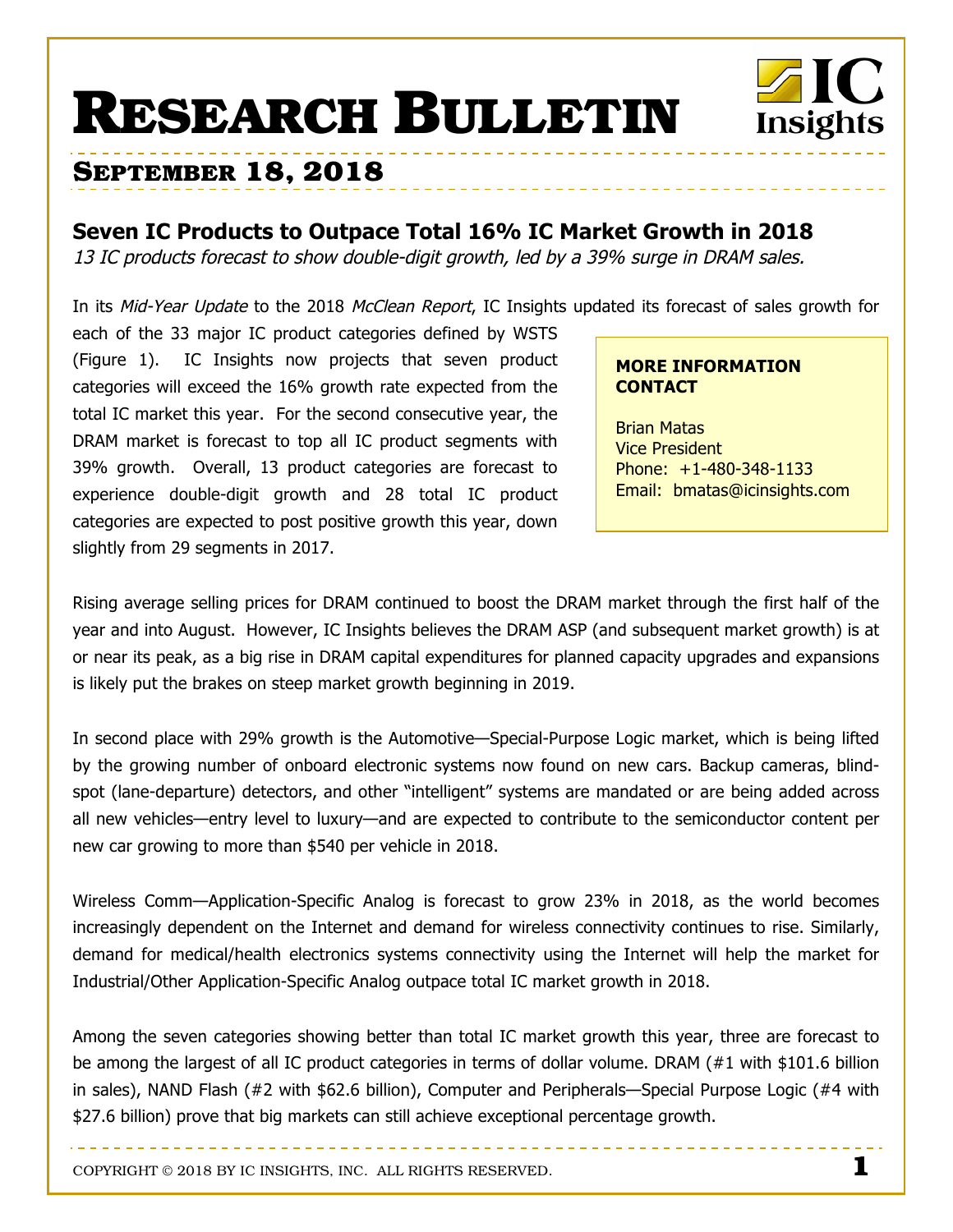| <b>Product Category</b>                     | 2017  | 2018F  |
|---------------------------------------------|-------|--------|
| <b>DRAM</b>                                 | 77%   | 39%    |
| Auto-Spcl Purpose Logic                     | 45%   | 29%    |
| Wireless Comm-App-Specific Analog           | 9%    | 23%    |
| Computer and Peripherals-Spcl Purpose Logic | 22%   | 19%    |
| Industrial/Other—App-Specific Analog        | 8%    | 19%    |
| Consumer-Special Purpose Logic              | 21%   | 18%    |
| <b>NAND Flash</b>                           | 53%   | 18%    |
| <b>Total IC Market</b>                      | 25%   | 16%    |
| 32-bit MCU                                  | 20%   | 15%    |
| Auto-App-Specific Analog                    | 12%   | 14%    |
| Computer-App-Specific Analog                | 14%   | 13%    |
| <b>DSP</b>                                  | 15%   | 12%    |
| <b>Power Management Analog</b>              | 13%   | 12%    |
| <b>NOR Flash</b>                            | 14%   | 11%    |
| <b>Amplifiers/Comparators</b>               | 9%    | 8%     |
| Consumer-App-Specific Analog                | 3%    | 8%     |
| <b>PLDs</b>                                 | 9%    | 7%     |
| 16-bit MCU                                  | 8%    | 6%     |
| Std PC, Server, etc. MPUs*                  | 6%    | 5%     |
| 4-/8-bit MCU                                | 0%    | 4%     |
| <b>Cellphone App MPUs</b>                   | 4%    | 4%     |
| <b>Interface</b>                            | 2%    | 4%     |
| <b>General Purpose Logic</b>                | 10%   | 2%     |
| <b>Signal Conversion</b>                    | 15%   | 2%     |
| <b>Standard Cell</b>                        | $-1%$ | 2%     |
| <b>Wired Comm-Spcl Purpose Logic</b>        | 11%   | 2%     |
| EEPROM/ROM/EPROM/Other                      | 12%   | 1%     |
| <b>Tablet MPUs</b>                          | $-5%$ | 1%     |
| Wireless Comm-Spcl Purpose Logic            | 11%   | 1%     |
| Wired Comm-App-Specific Analog              | 4%    | 0%     |
| <b>Gate Array</b>                           | 7%    | $-2%$  |
| Industrial/Other-Spcl Purpose Logic         | 23%   | $-4%$  |
| <b>Display Drivers</b>                      | 9%    | $-15%$ |
| <b>SRAM</b>                                 | $-7%$ | $-15%$ |

## 2018 Forecast of IC Market Growth by Segment (\$)

\*Includes embedded processors but does not include graphics processors. Source: IC Insights

----------------------------

## Figure 1